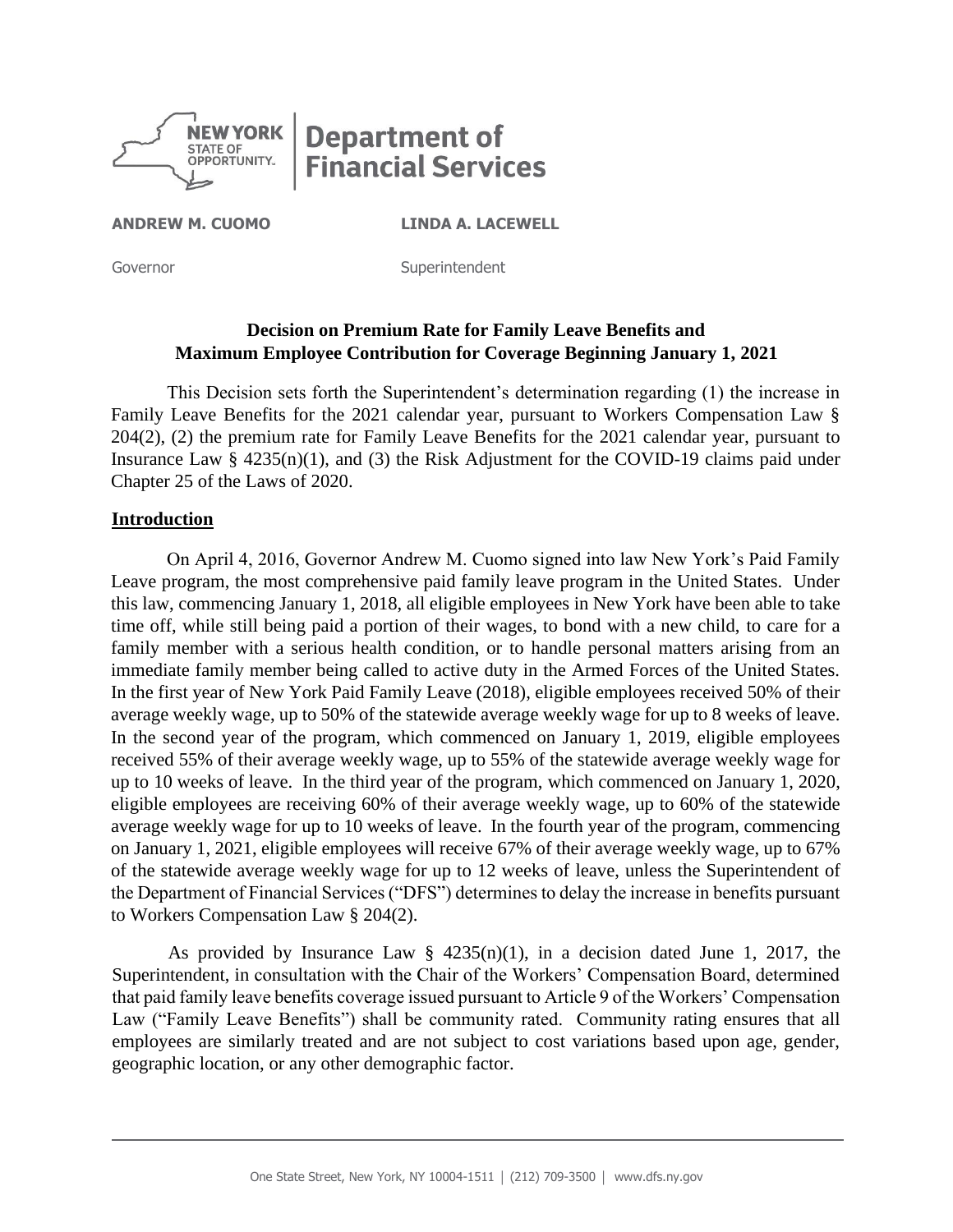Insurance Law  $\S$  4235(n)(1) provides that the Superintendent shall establish the premium rate for community rated family leave benefits coverage, applying commonly accepted actuarial principles. Specifically, the Superintendent shall, by September 1 of each year, publish the rate for the policy period beginning on the following January 1. The Superintendent shall also set the maximum employee contribution for Family Leave Benefits pursuant to Workers' Compensation Law  $\S$  209(3)(b). The maximum employee contribution is the maximum amount a covered employer is authorized to collect from each of its employees to fund Family Leave Benefits. The maximum employee contribution shall equal the premium rate for Family Leave Benefits.

## **Increase in 2021 Paid Family Leave Benefits**

Pursuant to Workers Compensation Law § 204(2), Family Leave Benefits will increase to 67% of the employee's average weekly wage, up to 67% of the statewide average weekly wage, for up to 12 weeks of leave. The statute authorizes the Superintendent to delay these increases in Family Leave Benefit levels by one or more calendar years. In determining whether to delay the increases in the Family Leave Benefits for any year, the Superintendent shall consider: (1) the current cost to employees of the family leave benefit and any expected change in the cost after the benefit increase; (2) the current number of insurers issuing insurance policies with a family leave benefit and any expected change in the number of insurers issuing such policies after the benefit increase; (3) the impact of the benefit increase on employers' business and the overall stability of the program to the extent that information is readily available; (4) the impact of the benefit increase on the financial stability of the disability and family leave insurance market and carriers; and (5) any additional factors that the Superintendent deems relevant.

Based on data available to the Department regarding enrollment, claims, and anticipated impact on insurers, employers and enrollees, and in consideration of the factors outlined above, the Superintendent has determined to apply the statutory increases in Family Leave Benefits for calendar year 2021. Accordingly, pursuant to Workers Compensation Law § 204(2), Family Leave Benefits will increase to 67% of the employee's average weekly wage, but not to exceed 67% of the statewide average weekly wage, for up to 12 weeks of leave.

## **2021 Premium Rate for Family Leave Benefits and Maximum Employee Contribution**

New York's Paid Family Leave program was first implemented on January 1, 2018. For 2018, twenty-seven insurers offered Paid Family Leave coverage. For 2019, twenty-nine insurers offered Paid Family Leave coverage. For 2020, twenty-seven insurers are offering Paid Family Leave coverage. In determining the community rate for 2021, DFS has reviewed claims, demographic, financial, and other Paid Family Leave data for calendar years 2018 and 2019, and for the first six months of 2020 for the Paid Family Leave program in New York, consistent with actuarial principles. DFS also has reviewed claims and demographic data for New York's disability coverage, as disability insurers are required to include Family Leave Benefits coverage as a rider to their disability policies. In addition, DFS has reviewed available data from other states with enacted paid family leave programs (New Jersey, California, Rhode Island, and other states which recently introduced paid family leave programs), adjusting for differences between the programs in those states and New York's program. DFS also has reviewed information and data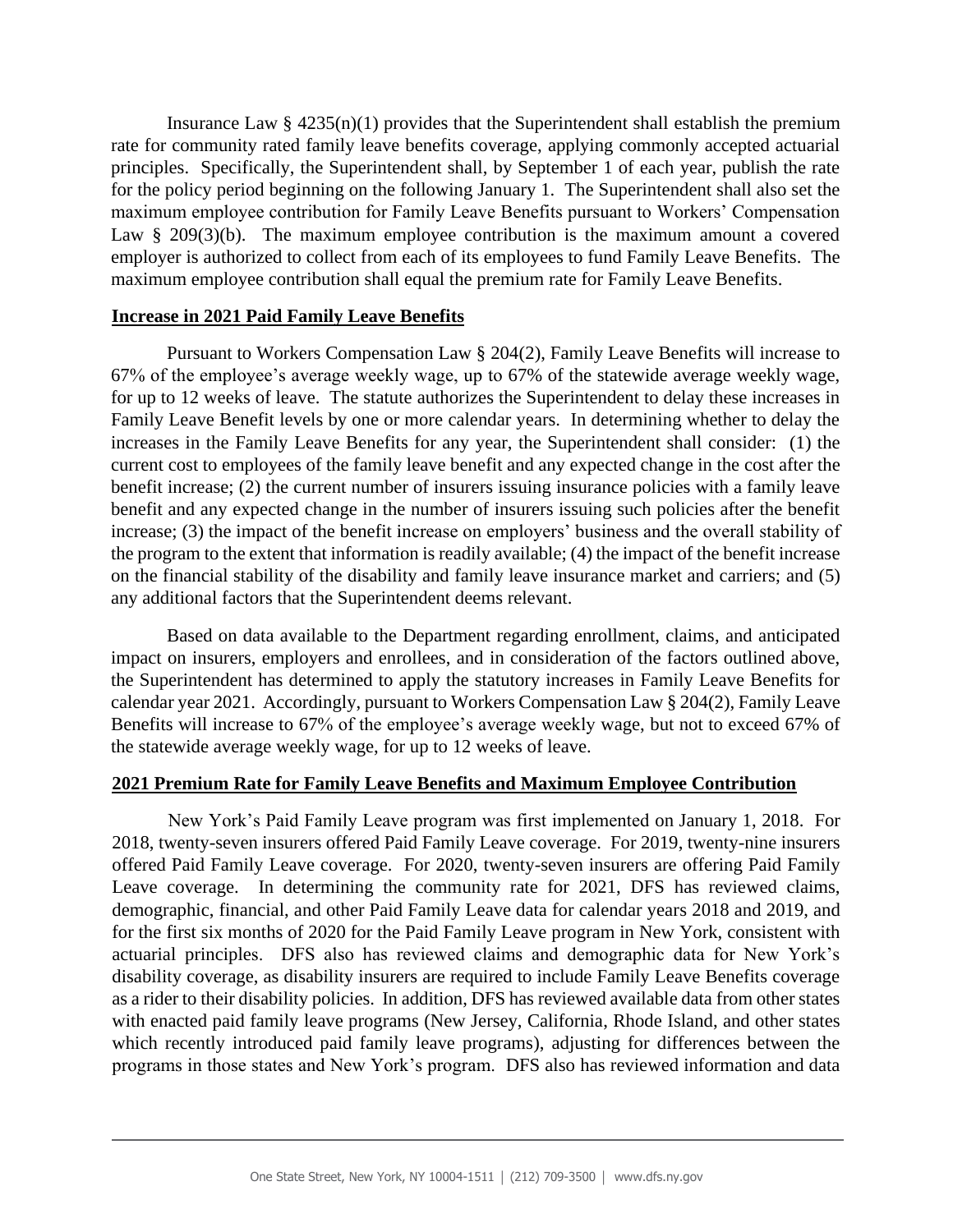from the New York State Department of Labor, the United States Census Bureau, and other relevant sources.

To estimate the Family Leave Benefits claims for the 2021 calendar year, DFS considered all relevant actuarial factors, including but not limited to:

- (i) Paid claims experience data from the Paid Family Leave program in New York in calendar years 2018 and 2019, and in the first six months of 2020, with claim runouts through June 30, 2020, and historical experience data from similar programs in other states with adjustments for differences in benefits and events that had occurred but were not yet reported.
- (ii) Paid claims experience data in calendar year 2020 from the COVID-19 benefits under Chapter 25 of the Laws of 2020.
- (iii) Data analyzed separately by gender and separately for Bonding, Family Care, and Military coverage included:
	- a. Average claim frequency factors;
	- b. Annualized increases in average claim frequency factors;
	- c. Average weekly benefit factors;
	- d. Distribution of claims by duration and average claim duration factors; and
	- e. Average covered payroll of the population making payroll contributions to the program.
- (iv) Anticipated shift of claims in New York from disability benefits to Paid Family Leave Benefits due to the higher benefits available;
- (v) Calculation of aggregate claims costs for newborn, adoptive, and foster care bonding, family care and military leave; and
- (vi) Adjustment for administrative expenses and profit.

The premium rate, like the Family Leave Benefit amount, is set as a percentage of an employee's wage. Thus, the premium paid by an employee depends on how much an employee earns: those earning less will pay a lower premium, and those earning more will pay a higher premium as they are eligible for higher benefits, up to the maximum Family Leave Benefits for 2021 of 67% of the statewide average weekly wage. Employees whose income is at or above the statewide average weekly wage are eligible only for the maximum Family Leave Benefit amount, and therefore their premiums will be a percentage of the statewide average weekly wage.

Accordingly, based on commonly accepted actuarial principles, the Superintendent has determined that the premium rate for Family Leave Benefits for coverage beginning January 1, 2021 shall be 0.506%, plus 0.005% for the Risk Adjustment for the COVID-19 claims paid under Chapter 25 of the Laws of 2020, for a total of 0.511% of an employee's wages each pay period up to and not to exceed an annual maximum employee contribution of \$385.34. If an employee's contributions reach the annual maximum employee contribution of \$385.34 before the end of the calendar year, the employee shall not be liable for any additional contributions for that year. Employers shall collect employee contributions consistent with this Decision.